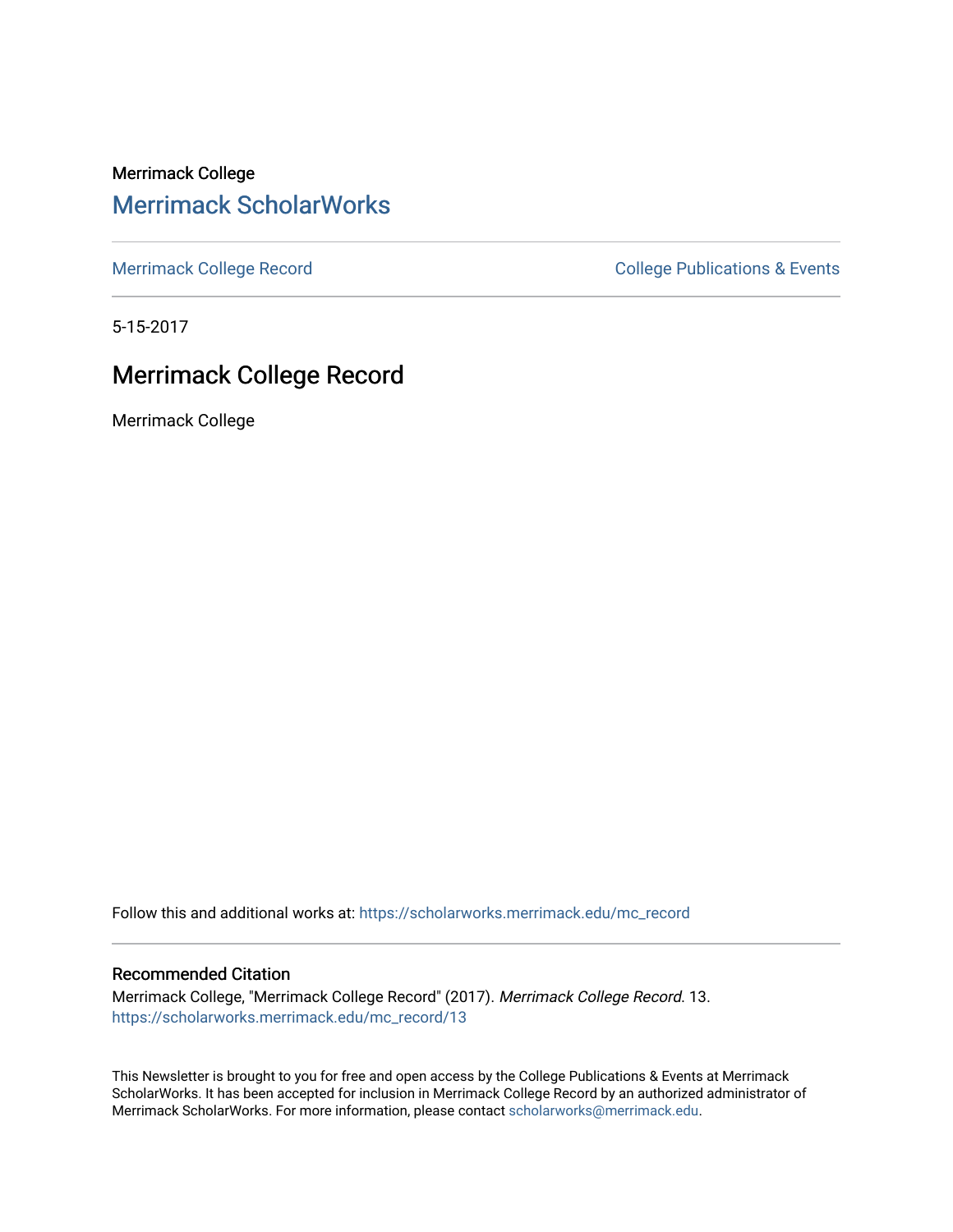

# **MAY 15, 2017** MERRIMACK COLLEGE  $\mathsf{RECHCORD}$  MAY 15, 20

www.merrimack.edu

# **Summer Projects Will Reshape Physical Campus**

In 2011, with the inception of the Agenda for Distinction, Merrimack declared its commitment to providing a modern, residential campus experience for current and future students.

Since that time, the college has celebrated several residential-focused accomplishments, such as the opening of the Merrimack Athletics Complex, the South and North residences, and new academic spaces such as the Academic Innovation Center, current home to the institution's growing health sciences program.

As part of this ongoing effort, the college is making major investments in academic, athletic and dining spaces over the summer — Merrimack's most ambitious construction and renovation initiative in more than a decade.

"These projects represent the next phase in strengthening the student experience at Merrimack College," President Christopher Hopey said in an interview.

Hopey noted that when students return in the fall, several departments across campus will be relocated to new,



*Architect's rendering of new 2,500-seat stadium and eight-lane track in the athletic district.*

improved and, in some cases, expanded spaces. These include the Girard School of Business, to the new North Campus Academic Pavilion; the psychology

department, to the first floor of O'Reilly Hall; the health sciences department, to the third floor of O'Reilly; the visual and *Continued on Page 4*

## **Air Force Vet, Fashion Designer to Deliver Graduation Addresses**

Approximately 650 undergraduates and 275 graduate students will receive degrees during Merrimack's 67th commencement exercises the weekend of May 19-21.

Mary Jennings Hegar, an author and retired military pilot who was decorated for action in Afghanistan, will deliver the keynote address at Friday's graduate ceremony, and fashion designer and social activist Kenneth Cole will speak at Sunday's undergraduate ceremony. Both speakers will be awarded honorary doctorates during ceremonies in the Merrimack Athletics Complex.

Four additional honorary degrees will be presented at the undergraduate ceremony. Recipients are:

- William Campbell, Ph.D., 2015 Nobel laureate in medicine.
- Michael Crowe '92, chairman of the Merrimack board of trustees, benefactor of the college, and founder and chief executive officer of Clearsurance LLC.
- Marybeth McInnis, a longtime Merrimack trustee and benefactor of the college.
- Martin Meehan, president of the



*Hegar*

*Cole*

University of Massachusetts. Hegar, a former Air National Guard *Continued on Page 4*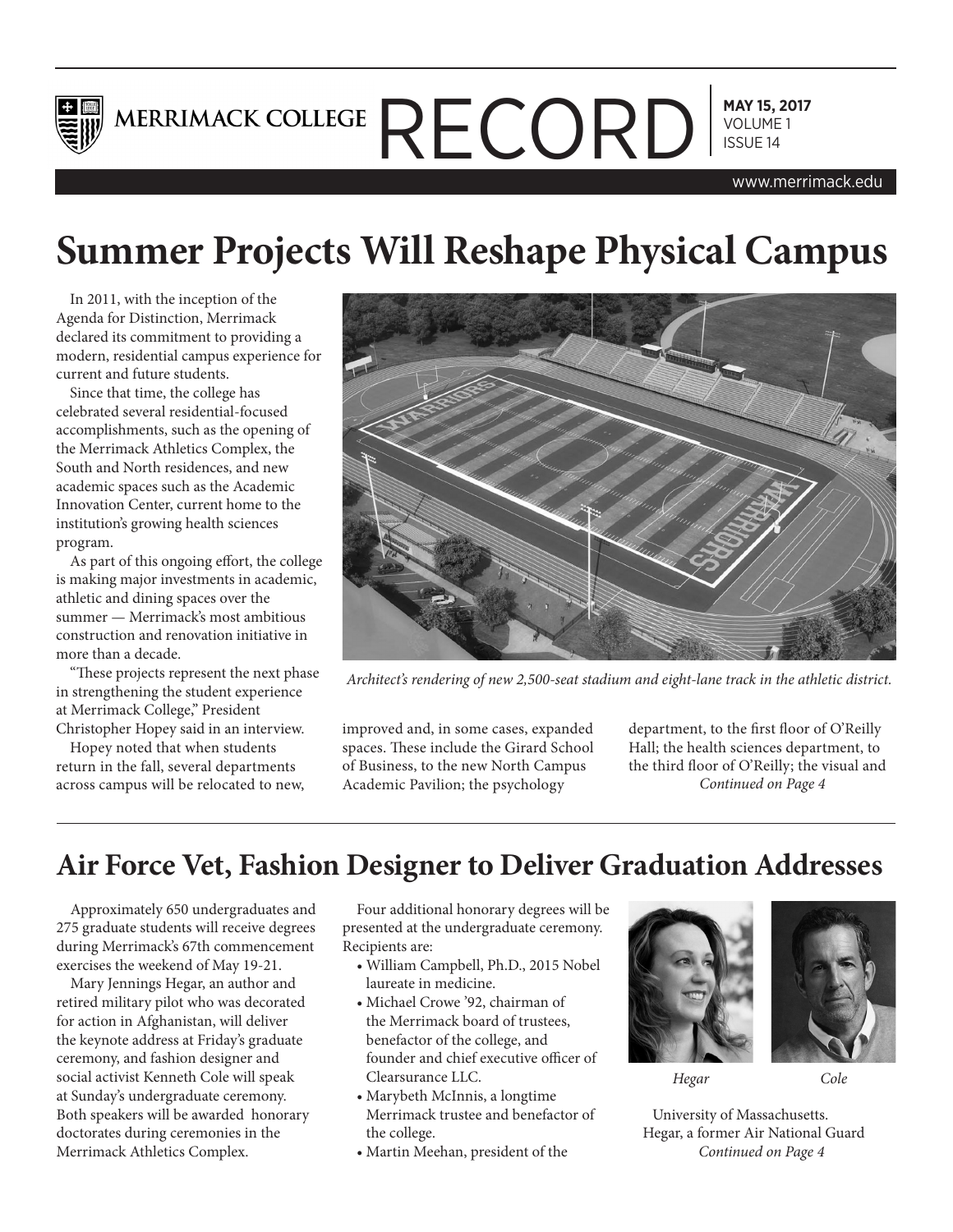## **Susan Marine Wins Harvard Women's Leadership Award**

Susan Marine, associate professor and program director of higher education graduate programs, was presented with a 2017 Women's Leadership Award



by Harvard University for her work on behalf of sexual-assault prevention.

The award, in its 20th year, promotes awareness of women's and gender issues, and each year recognizes a woman outside the college who has excelled in her professional field, and through

*Susan Marine*

her contributions has challenged, motivated and inspired others.

"I am delighted and honored to receive this award," Marine said. "My near-decade at Harvard laid the groundwork for my commitment to scholar-activism at Merrimack. Research and teaching about sexual violence prevention and advancing the status of people of minoritized genders is my driving mission."

Prior to joining Merrimack in 2011, Marine served as founding director of the Harvard College Women's Center and, before that, Harvard's Office of Sexual Assault Prevention and Response.

### There's One Main Condition for Tuition Remission

# FILL OUT THE FORM

The Office of Human Resources reminds participants in the college's tuition-remission program for employees and their dependents to complete a new enrollment form for each semester or term they are requesting the benefit. Forms should be completed at the time of course registration. They can be found on the "Human Resources" tab of the MyMack portal, under "Tuition." Benefits will not be applied to student accounts without first submitting the form to human resources.

Office of Human Resources | 978-837-5157

# **Eight Faculty Receive Grants for Interdisciplinary Initiatives**

Eight faculty members recently received grants from Merrimack's Interdisciplinary Institute to pursue innovative projects highlighting multiple disciplines.

Led by Monica Cowart, associate dean of the school of liberal arts, the institute embraces the potential for new knowledge, new ways of understanding and new insights on complex questions that can come from integrating the theoretical and methodological approaches of more than one field of study.

"By interacting with the institute, the goal is to have faculty and students become better problem solvers as our unique world is ever changing," Cowart said. "It will also enable them to work effectively and efficiently with others who have different views and ideas. Finally, students and faculty will be motivated to be better activists, learners, communicators and members of their communities."

The institute combines the research approaches, skills and perspectives of such fields as visual and performing arts, history, philosophy, psychology, sociology, economics, women's and gender studies, biology and many others. It also recognizes and embraces the importance of intersectionality — the way in which various political, social and cultural identities shape experience and knowledge — and social justice.

### **2016-2017 Interdisciplinary Institute Grant Recipients**

▶

### **Pedagogical Grants Involving Experiential Education**

Lisa Fuller, Philosophy "Justice in Health and Healthcare"

Debra Michals, Women's and Gender Studies "Gender, Race and War"

Autumn Alcott Ridenour, Religious and Theological Studies "Role Immersion Games for Interdisciplinary Bioethics"

Melissa Zimdars, Communication and Media "Fake News, Mis/Disinformation and Perceptions of Bias"

### **Grants to Facilitate Interdisciplinary Student Research**

Anne Flaherty, Political Science "Interdisciplinary Approaches to Presidential Rhetoric and Indian Self-Determination"

> Allison Seitchik, Psychology "Implicit Bias and Jury Decision-Making"

### **Grants to Facilitate Interdisciplinary Team Teaching/Cohort Model**

Bryan Bannon, Philosophy, and Christina Hardway, Psychology "Living a Meaningful Life: Identity, Purpose and Reflection"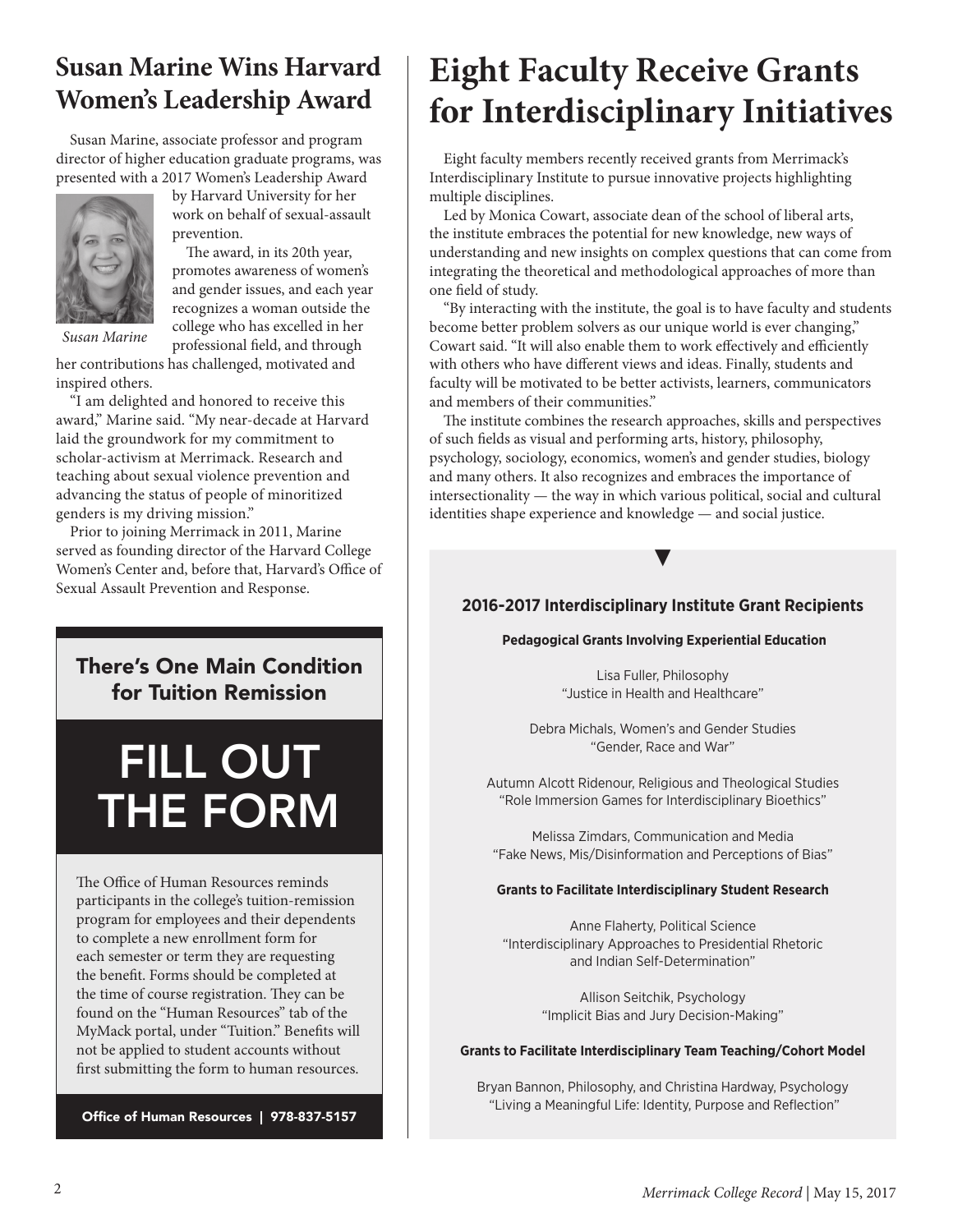# **TECHNOLOGY IN THE CLASSROOM**

# **Exploring the Benefits of Google Classroom**

*Second in a series on how Merrimack College faculty are using technology both in and outside the classroom. In this installment, Associate Professor of Psychology Michael Stroud discusses the benefits of iPads and Google Classroom.*

Through the combination of both Apple iPads and Google Classroom, I have been able to connect the work completed



outside of class with in-class discussions and activities. Also, Google Classroom allows for a streamlined way of organizing assignments, while iPads permit students to access their work in

*Michael Stroud*

class, dorm — anywhere. In addition to this benefit, Google Classroom has an effective way of handling writing assignments. Instructors can

create the assignment in Classroom, which in turn automatically creates a document housed on the instructor's Google Drive. Students then write their papers and submit them directly through the document, a process that requires no printing, attachments, downloading or other ways to complicate the process.

 After the instructor finishes grading the assignments, they "return" the assignments through Classroom for students to revise, if necessary. Also, if students have a keyboard or can type on a tablet comfortably, Classroom has a fully functional iPad app as well.

 I will always contend that the most valuable aspect of writing is not only recognizing mistakes in your writing, but also being able to revise them. Writing assignments done through the Google Classroom method really allows for a focus on essentially collaborating with students on their work.

# **HUMAN RESOURCES**

## **Take Advantage of College's Fitness Benefit**

Merrimack's medical insurance plans with Harvard Pilgrim include an annual fitness reimbursement benefit of \$150 per single, dual or family contract. To be eligible, subscribers must belong to a qualified health and fitness club for at least four months in a calendar year while also being a member of Harvard Pilgrim (coinciding months). In addition, subscribers must be currently enrolled in Harvard Pilgrim at the time of reimbursement.

Most health clubs and fitness facilities qualify. These include YMCAs, Jewish Community Centers and municipal fitness centers.

Examples of facilities that would not qualify for reimbursement under the benefit include instructional dance studios; country clubs; social clubs, such as ski,

riding or hiking clubs; spas; gymnastics facilities; and martial arts schools.

Qualifying facilities are subject to approval by Harvard Pilgrim.

Fitness reimbursement applies to monthly fees paid to a facility that provides cardiovascular and strength-training equipment for exercising and improving physical fitness. Qualifying members can request reimbursement by applying online through HPHConnect for Members, or by U.S. mail. Reimbursement can be requested beginning May 1 of the current calendar year and when members have met all criteria of the program.

For further information and to download the fitness reimbursement form, visit harvardpilgrim.org/public/discountssavings/fitness-reimbursement, or call member services at 888-333-4742.

### Confronting Hot-Button Issues in the Trump Era

Many teachers today have found it increasingly challenging to discuss hot-button issues and thorny subjects.

In response, Debra Michals, assistant professor and director of women's and gender studies, and Raechel Tiffe, visiting professor in communication arts and sciences, have instituted a "teaching circle" to advise faculty on current methods of communicating with diverse audiences regarding potentially volatile topics.

 "As educators, we are confronted with the question of how to make our pedagogy anti-oppressive; that is, education that seeks to name, confront and challenge oppressive systems of power," said Tiffe. "Specifically, how do we do that while holding place for conflicting opinions in relation to controversial issues like police violence, the Trump presidency, etc."

 The teaching circle gatherings also allow faculty to share teachable moments such as using a potentially negative or hurtful comment as a means of exploring how people think in different ways.

"We knew that we were not alone, that our colleagues were likely also facing similar issues about how to create open spaces for meaningful and intellectual differences of opinion in this difficult political climate," said Michals. "That was the genesis for this teaching circle."

As a result of the initiative, Michals has shifted to a "brave spaces" model in her classroom, asking students to be courageous enough to study and think about topics that may make them uncomfortable or challenge their assumptions and require them to think in new ways.